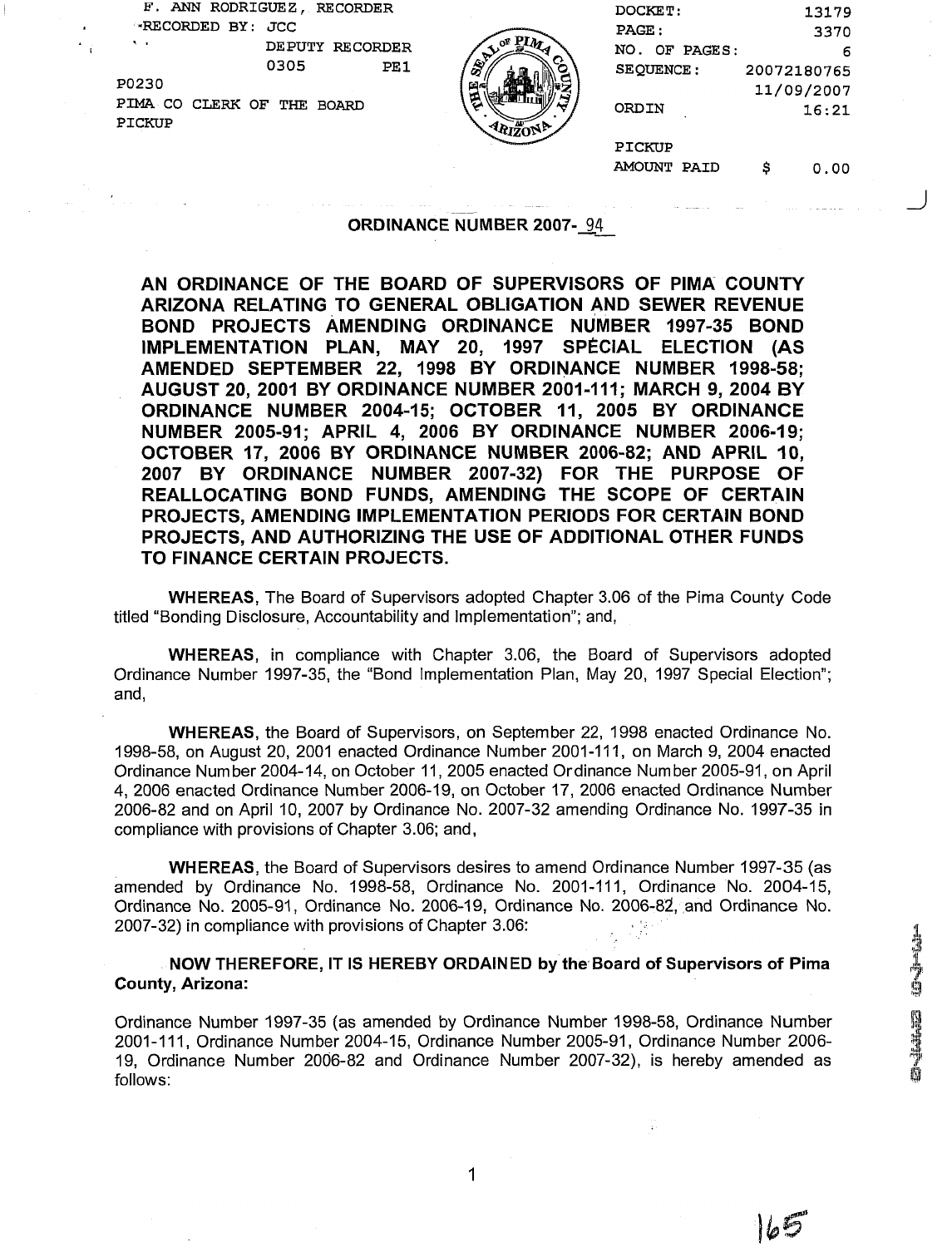# **Bond Improvement Plan May 20, 1997 Special Election**

# **C. Question No. 3** - **Parks**

**51) Project** 

Location: Bond Funding: Scope:

Benefit:

6855 South Mark Road \$680,000

**Parks**<br> **Parks**<br> **Parks**<br> **P-51 -- Lawrence Community Center Lawrence Park Infrastructure<br>
<b>Improvements**<br> **P-51 -- Lawrence Community Center Lawrence Park Infrastructure**<br> **P-55** South Mark Road<br> **P-555** South Mark Road<br> *Work* consists of development of a new community center building ty, including me programming rooms, access, parking, landscaping, and benches. Work consists of development of construction documents for a new community center building within an existing district park property to be built at a later time with other fundinq. The center will include meetinq and programming rooms, access, parking, landscaping, and benches. Infrastructure for the future communitv center includinq utilities, access, and parkinq will be constructed at this time. Community center recreation and programming classes-\$0 \$334,000

Other<sup>.</sup> Funding: mplementation Period: 4 6 Future Operating & Maintenance Costs:

### **D. Question No. 4** - **Sonoran Desert Open Space and Historic Preservation**

**5) Project SD-5 -- Tortolita Mountain Park <br>
Location: Northwest** Bond Funding:

# Northwest<br>\$5.196.397

Scope: Land acquisition - 1000 or more acres to be acquired, plus road rightof-way. Land acquisition includes upper watersheds for Ruelas and Wild Burro Canyons plus right-of-way access and expansion of natural resource areas along the current eastern boundary of the park, and conservation of a 9-acre parcel northwest of Arthur Pack Park.

Parcels within planning acquisition area:

| Parcel No.   | Section     | Township   | Range        | Zoning       |
|--------------|-------------|------------|--------------|--------------|
| 219-01-001E  | 3           | 11S        | 13 E         | <b>RH</b>    |
| 219-01-001F  | 4           | 11S        | $\cdot$ 13 E | RH           |
| 219-01-001B  | 5           | $-11S$     | 13E          | <b>RH</b>    |
| 219-01-008D  | 10          | 11 S       | 13E          | RH           |
| Parcel 36    | 10S         | 12E        |              | State lands  |
| numbers not  | -31         | 10S        | 13E          | within Pinal |
| assigned     | 32 (west 2) | $-10S$     | 13 E         | County       |
| 219-07-0010, |             |            |              |              |
| 0020,0030    | 17          | <b>11S</b> | 13E          |              |
|              |             |            |              |              |

 $\overline{2}$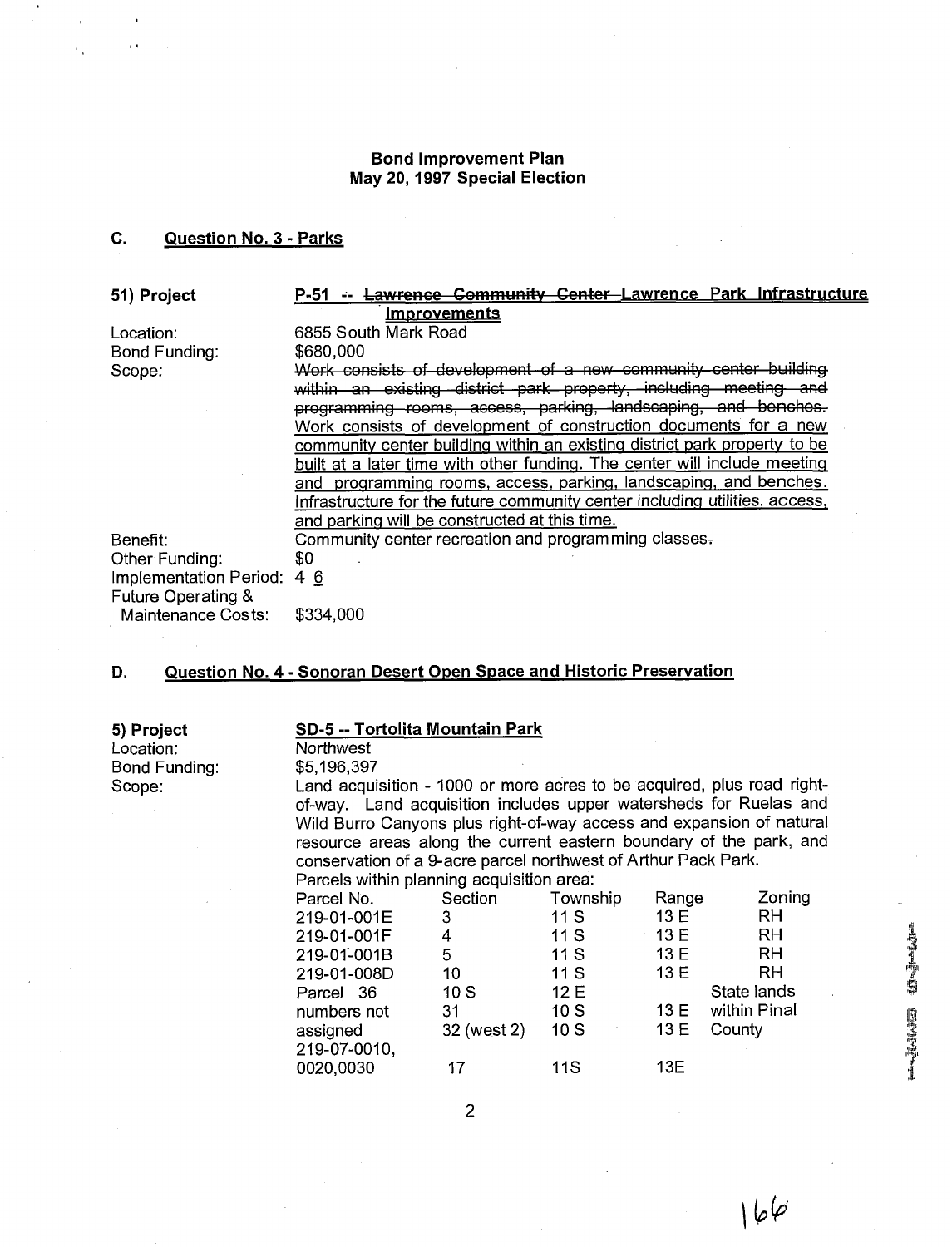|                                          | Carpenter Ranch<br>Arizona Preserve Initiative #1, Tortolita Mountain Park and Tortolita                                                    | 35 | 10S        | 12E |           |  |
|------------------------------------------|---------------------------------------------------------------------------------------------------------------------------------------------|----|------------|-----|-----------|--|
|                                          | East Biological Corridor.<br>216-30-019B                                                                                                    | 13 | 12S        | 12E | <b>SR</b> |  |
|                                          | 216-04-0200                                                                                                                                 | 1. | 12S        | 12E | <b>SR</b> |  |
|                                          | 216-24-0090                                                                                                                                 | 12 | <b>12S</b> | 12E | Marana    |  |
|                                          | 216-24-0070                                                                                                                                 | 12 | <b>12S</b> | 12E | Marana    |  |
|                                          | Additional parcels listed in Appendix A.                                                                                                    |    |            |     |           |  |
| Benefit:<br>Other Funding:               | Protection of the Sonoran Desert.<br>To be determined; Growing Smarter matching funds; or other sources                                     |    |            |     |           |  |
|                                          | to be determined.                                                                                                                           |    |            |     |           |  |
| Implementation Period:                   | 2, 3, 4, 5                                                                                                                                  |    |            |     |           |  |
| Future Operating &<br>Maintenance Costs: | Minimal                                                                                                                                     |    |            |     |           |  |
|                                          |                                                                                                                                             |    |            |     |           |  |
| 32) Project                              | CA-31 -- Tumamoc Hill                                                                                                                       |    |            |     |           |  |
| Location:                                | West slope of Tumamoc Hill in the vicinity of "A" Mountain                                                                                  |    |            |     |           |  |
| Bond Funding:<br>Scope:                  | \$400,000 \$1,249,392<br>Tumamoc Hill and the Desert Laboratory have unique and significant                                                 |    |            |     |           |  |
|                                          | value as open space that is critically important to the citizens of Pima                                                                    |    |            |     |           |  |
|                                          | County. The 320 acres on the west slope of Tumamoc Hill has been<br>an integral part of the 869-acre Tumamoc Hill Preserve, which has       |    |            |     |           |  |
|                                          | been in continuous use as an ecological research facility since 1903.                                                                       |    |            |     |           |  |
|                                          | This site is currently owned by the Arizona State Land Department and                                                                       |    |            |     |           |  |
|                                          | may be endangered by future sale and inappropriate development.                                                                             |    |            |     |           |  |
|                                          | Acquisition of this parcel is planned.                                                                                                      |    |            |     |           |  |
| Benefit:                                 | Preservation of this important landmark as undisturbed natural open<br>space, to retain this site as a focal point in the community, and to |    |            |     |           |  |
|                                          | preserve its natural and cultural values for future public benefit.                                                                         |    |            |     |           |  |
| Other Funding:                           | \$0                                                                                                                                         |    |            |     |           |  |
| Implementation Period:                   | 3, 4, 5                                                                                                                                     |    |            |     |           |  |
| <b>Future Operating &amp;</b>            |                                                                                                                                             |    |            |     |           |  |
| Maintenance Costs:                       | Minimal                                                                                                                                     |    |            |     |           |  |
| 34) Project                              | CA-33 -- Valencia Site                                                                                                                      |    |            |     |           |  |
| Location:                                | Valencia Road at the Santa Cruz River, Tucson                                                                                               |    |            |     |           |  |
|                                          |                                                                                                                                             |    |            |     |           |  |

Bond Funding: \$900,000 \$50,608<br>Scope: The Valencia Site of

3

The Valencia Site comprising some 80 acres in the vicinity of Valencia Road and the Santa Cruz River is considered a highly significant Hohokam ball court village site that is listed on the National Register of Historic Places. The core area of the site is owned by the Arizona State Land Department and remains essentially intact although possibly threatened by future sale and development. It is the

southernmost of two ball court villages that remain largely undisturbed in the Tucson metropolitan area. Acquisition of the core of the Valencia Site that contains the ball court and intensive village occupation and creation of the Valencia Site Archaeological Park

possibly threatened by future sale and development.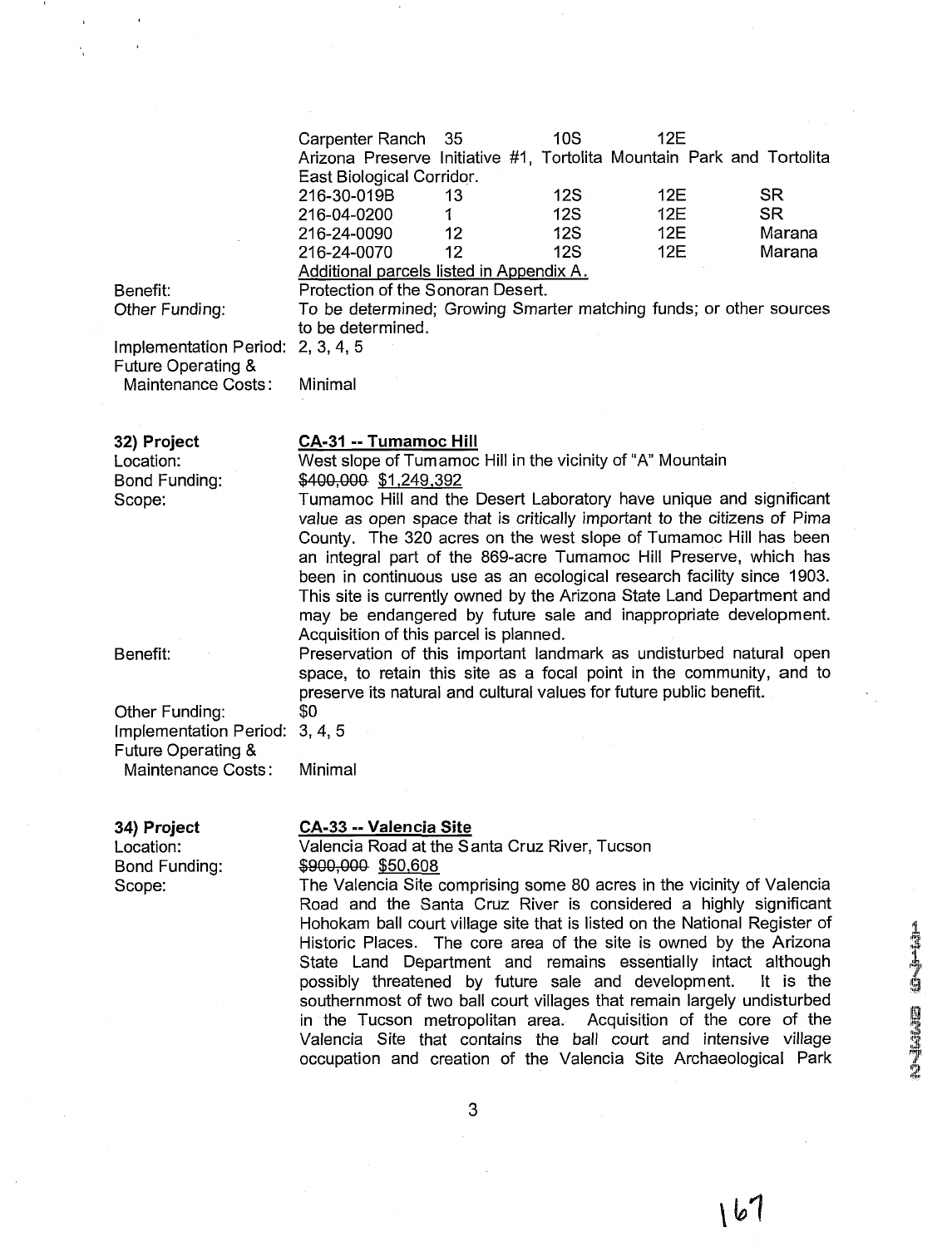encompassing some 80 acres of the Hohokam and Archaic village area are planned. This project was retired and the Bond Funding reallocated to project CA-31 Tumamoc Hill.

Benefit: The project will permit preservation and protection of an archaeological site and creation of an archaeological park for public enjoyment and interpretation and education.<br>\$0

Other Funding: Implementation Period: 2, 3,4 On-Hold Future Operating & Maintenance Costs: Minimal

# **E. Question No. 5** - **Public Health, Safetv, Recreational. and Cultural Facilities**

| 4) Project                     | L-4 -- Marana Library Expansion                                             |
|--------------------------------|-----------------------------------------------------------------------------|
| Location:                      | Existing Marana Library Site 13370 North Lon Adams Road                     |
| Bond Funding:                  | \$100,000                                                                   |
| Scope:                         | Funds for refurbishing and upgrading the existing Marana Branch             |
|                                | Library, including improving the present parking lot, rewiring the facility |
|                                | to accommodate new library technologies, and selected interior              |
|                                | upgrades to improve services for youth.                                     |
| Benefit:                       | This site will provide increased program capability for extended library    |
|                                | and outreach to rural youth.                                                |
| Other Funding:                 | 80                                                                          |
| Implementation Period: 4, 5, 6 |                                                                             |
| <b>Future Operating &amp;</b>  |                                                                             |
| Maintenance Costs:             | Minimal                                                                     |

portalents in the later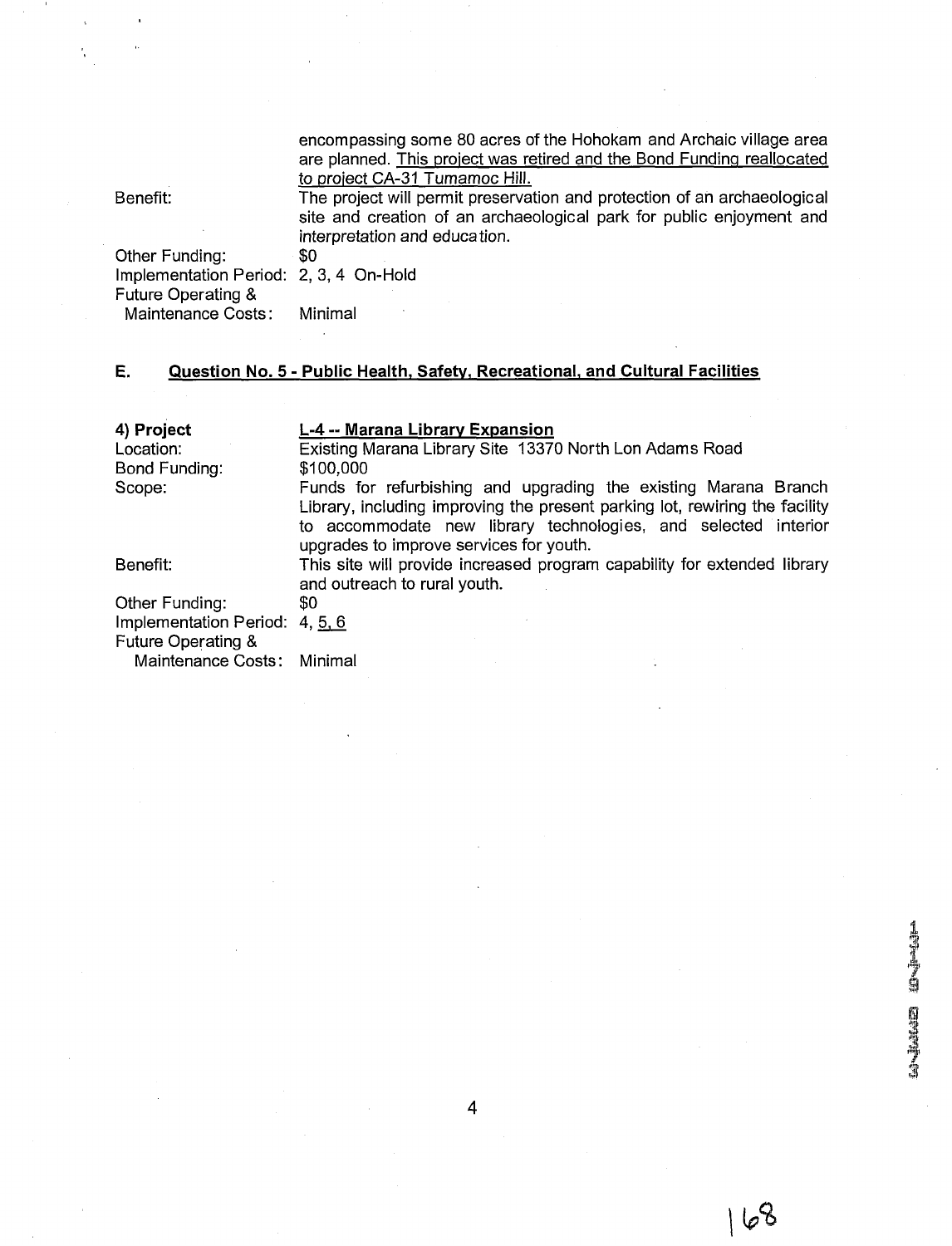# **Appendix A**

 $\mathbf{r}$ 

**Question No. 4** - **Sonoran Desert Open Space and Historic Preservation Project SD-05** -- **Tortolita Mountain Park Additional Eligible Parcels** 

22533048E 22533048B 22114002N 22114002M 22114002K 22114002L 22533048D 22533048C 225330510 22533048F 22114009A 22533053B 22533053A 221130130 22533054B 22533054A 22114006E 221130120 22114007E 22114007D 22114015A 22114013B 22533055B 22533055A 22533057D 225330560 221130110 22114006F 22533057C 22533057B 22113009B 22113009C 22114006L 22113010A 221140160 22114017G 22533058J 22533058F 22114018A 22114017H 22533058H 22116029B 22533059K

Andrew Orlean